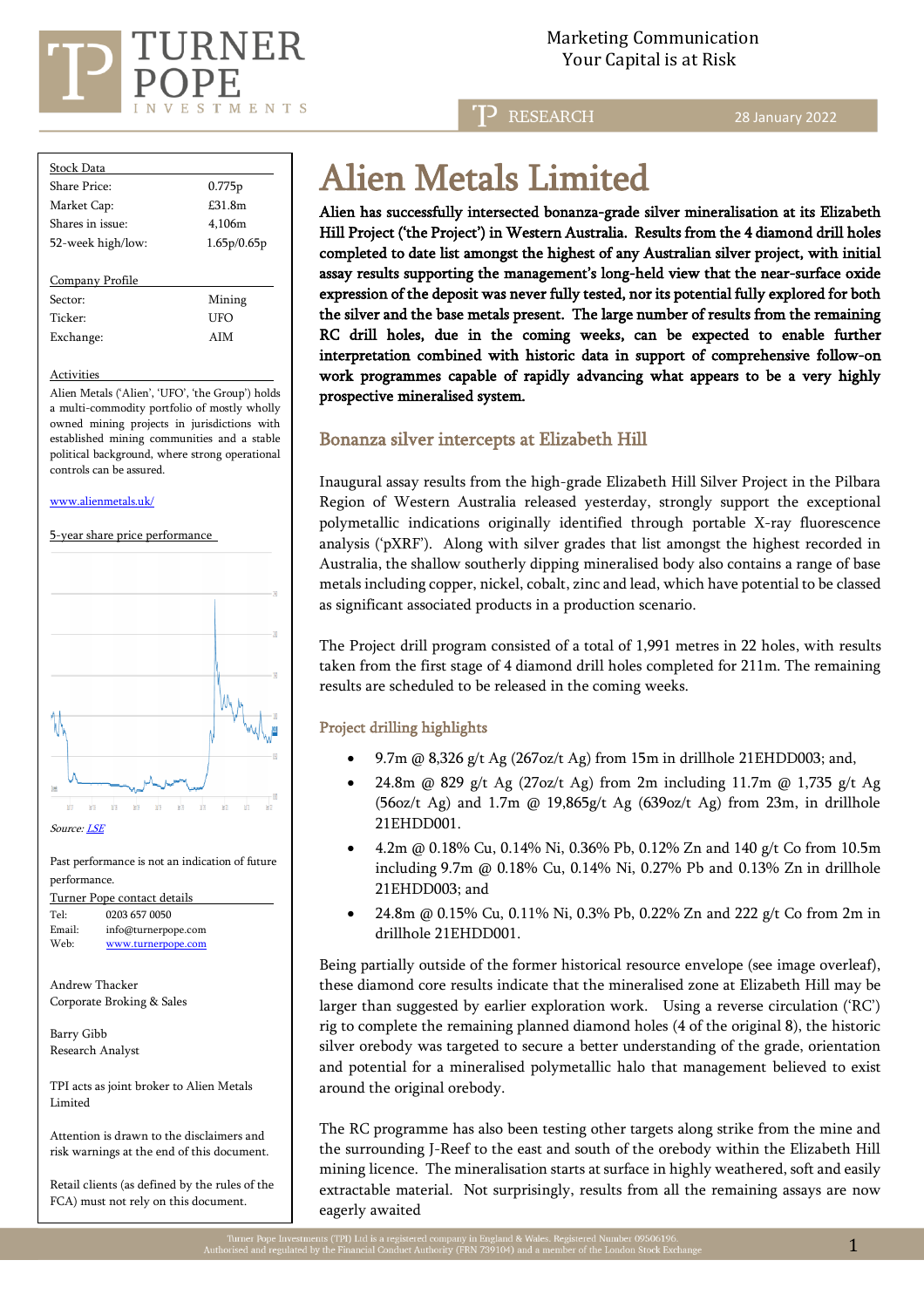



Plan view with results of diamond core holes, Elizabeth Hill, January 2022



The transfer of the Elizabeth Hill Mining Lease and the Munni Munni North tenement ELA 47/4422 (which surrounds the Project) are still ongoing, with statutory paperwork being completed in order to finalise the transfers as soon as possible.

# Extension to completion date for acquisition of 2.2Moz Munni Munni PGE Project

On 21 January, 2022, Alien updated investors regarding the Binding Heads of Agreement (the 'Agreement') with ASX listed Platina Resources Limited (ACN 119 007 939) (ASX: PGM) ('Platina') to conditionally acquire Platina's 30% joint venture interest in the Munni Munni Platinum Group Metals and Gold Project in the West Pilbara, Western Australia ('Munni Munni PGE Project') as per the Group's 24 November 2021 announcement. Subject to satisfaction (or waiver) of the conditions precedent to the Agreement, Alien has agreed to acquire Platina's joint venture interest in the project for a combined consideration of c.£1.2 million (AUD\$2,230,000), through the issue to it (or its nominee) of cash and shares. The Agreement also determines that Alien will have a right of first refusal for the acquisition of the Project's remaining interest held by Artemis Resources Limited (ARV:ASX) ('ARV'), in the event of it seeking to dispose of its holding, thereby allowing Alien to move to 100% should it wish.

Completion is subject to a number of conditions precedent, including the undertaking of technical, financial and legal due diligence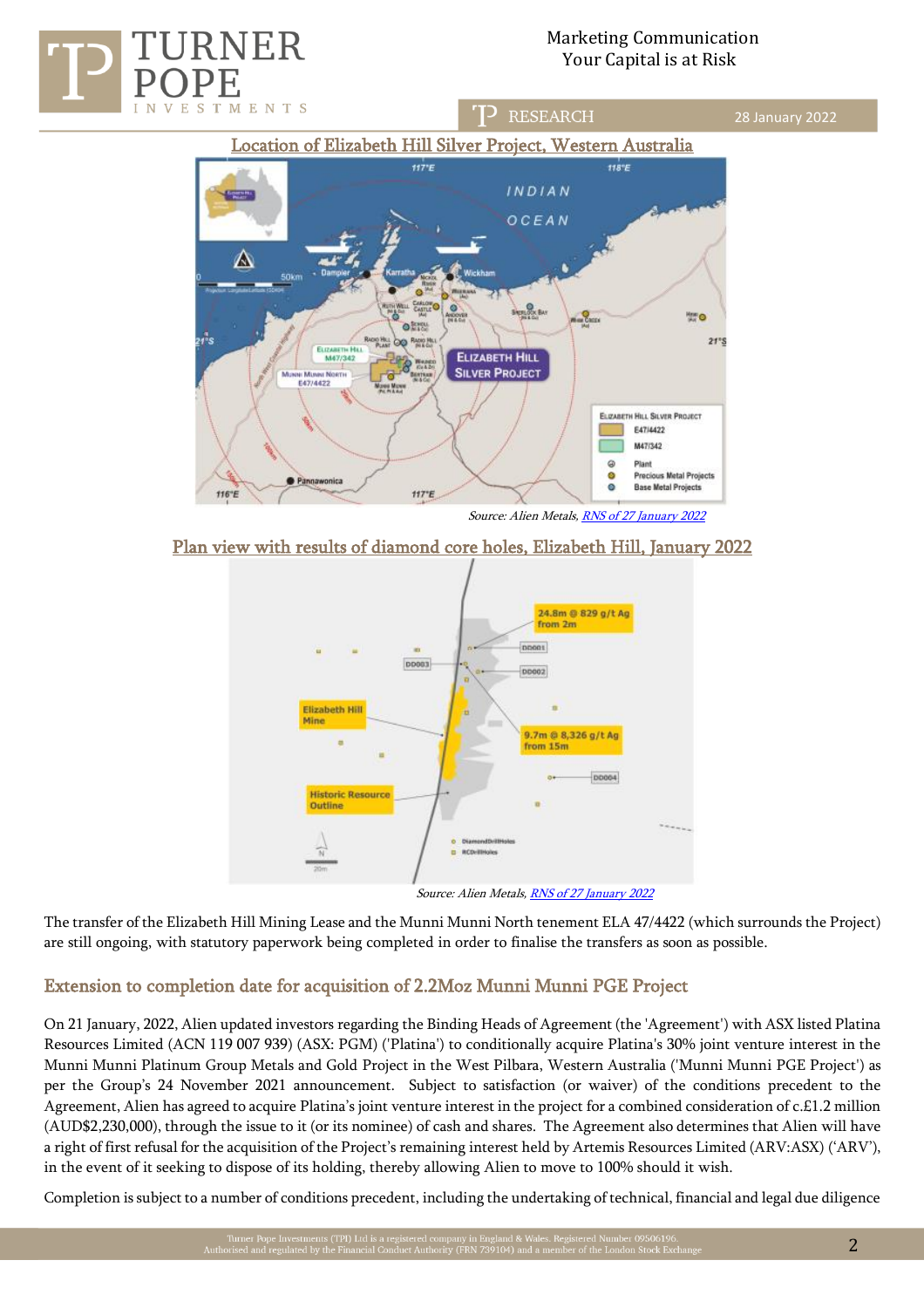

## TP RESEARCH

#### 28 January 2022

by Alien on the assets, within 21 days of the date of execution of the Agreement and also obtaining necessary regulatory approvals and all necessary third-party consents and approvals to give effect to the proposed acquisition. A significant amount of work has already taken place between the parties and it is expected that all deliberation can now be completed in a timely manner.

## Significant historical expenditure on this major Platinum/Palladium project

In excess of AUD\$20m has been spent on the project over the past 20 plus years, resulting in the completion of various feasibility studies. Dating back to May 2001, in its first deal outside South Africa since becoming a focused platinum group metals producer, Lonmin plc (formerly the mining division of Lonrho plc) signed a memorandum of understanding ('MoU') with Helix Resources Limited (ASX: HLX) ('HLX') to help develop the opportunity. Lonmin's subsequent withdrawal in March 2003 coincided with the completion of AUD\$8.5 million of exploration and development expenditure over the previous two years and resulted in delivery of a full Feasibility Study. At that time, however, the palladium price had tumbled from US\$600/oz in May 2001 down to US\$250/oz in January 2003 compared with a spot price of US\$2,272/oz today. Recognising its long-term potential, however, HLX's management confirmed its intention at that time to continue working on the Project.

On 5 July 2021, Artemis published the most recent results from reverse circulation ('RC') drilling of 15 drill holes for 2,740m that was completed in April and May 2021, with drill holes spread through the entire upper portion of the mineralisation, to a maximum depth of 250 metres. Samples were processed at ALS Global and continued to demonstrate significant development potential. Drilling highlights included:

- 9m @  $1.67g/t$  2PGE + Au (1.04g/t Pd, 0.54g/t Pt, 0.09g/t Au) from 117m, 21MMRC002
- 5m @ 2.34g/t 2PGE + Au (1.2g/t Pd, 0.886g/t Pt, 0.25g/t Au) from 108m, 21MMRC003

## Location of Munni Munni PGE Project in relation to Alien's Elizabeth Hill & Munni Munni North Projects



Source: Alien Metals[, RNS of 24 November 2021](https://www.londonstockexchange.com/news-article/UFO/acquisition-of-30-of-munni-munni-project/15223364)

## Alien well-resourced to ensure continued heavy news flow in coming months

Today's news adds yet another exciting spoke to Alien's fast revolving development wheel. With the completion of a £4 million (gross) equity placing on 4 November 2021, even given with the likely acceleration of works surrounding Elizabeth Hill, the Group still appears to have sufficient financial resources to provide a working runway out toward the end of 2022. The coming months might accordingly be expected to continue to build upon the recent exceptional run of development progress reported across its portfolio of highly prospective base and precious metals exploration projects. The list includes further key assay results from Elizabeth Hill, completion of the proposed acquisition of the 2.2Moz Munni Munni Platinum Group Metals & Gold Project, progress with the 90% acquisition of the Hamersley Iron Ore Tenements, while carrying out a maiden drilling programme at its 100%-owned Los Campos and San Celso silver and copper-gold Donovan 2 projects in Mexico. Management can also be expected to continue to review other potential projects for acquisition that might complement the Group's existing portfolio.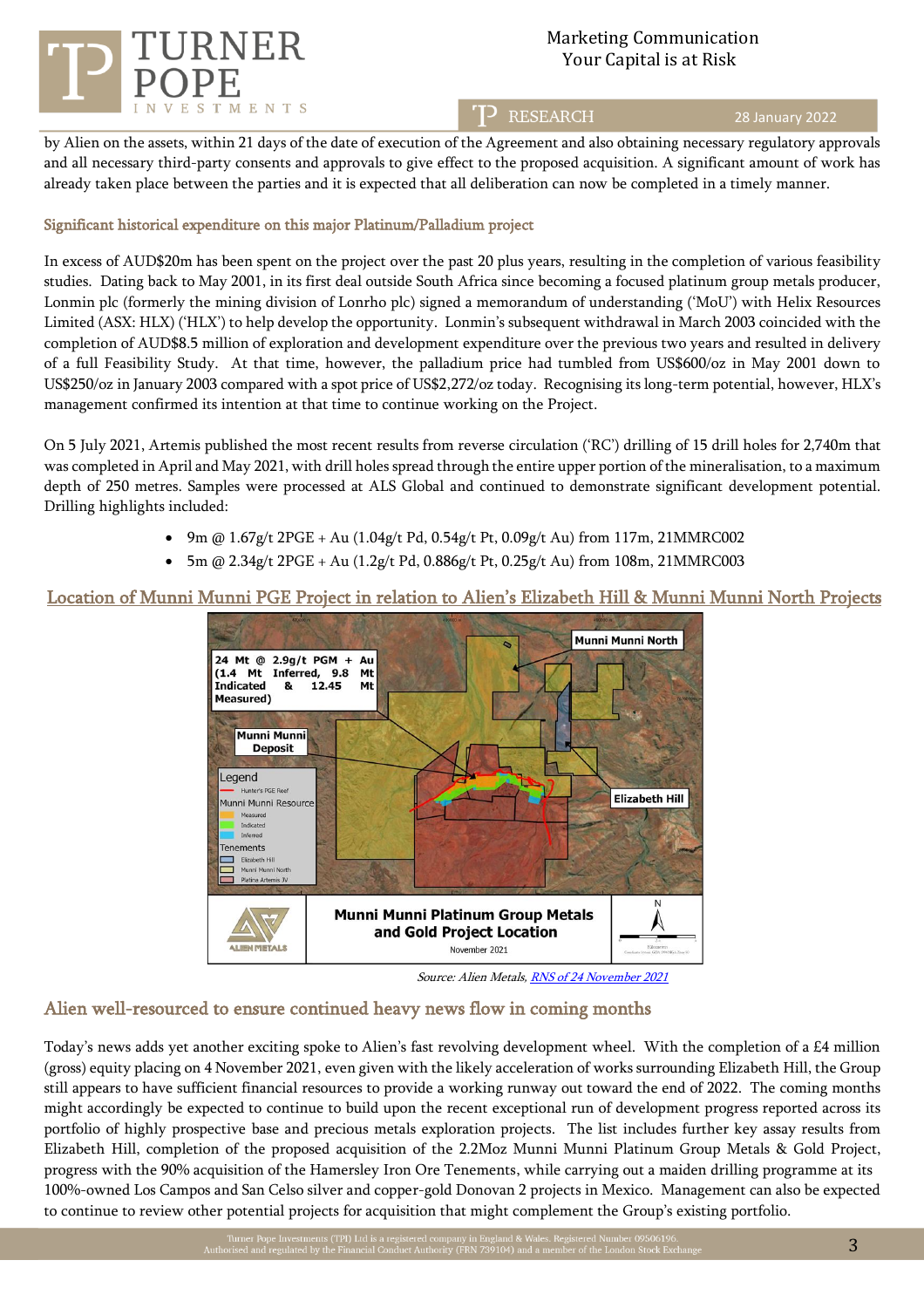

T<sup>2</sup> RESEARCH

28 January 2022

In this respect, it is worth recalling that back on 25 February 2021, TPI published an updated assessment of Alien. This individually reviewed each of the Group's continuing projects, from which it derived a sum-of-parts upside valuation of £82.9 million. Hamersley dominated these, contributing some £61.2 million of the total. Subsequently, of course, Alien announced negotiations were underway in order to take its holding in the Brockman and Hancock Ranges projects from 51% to 90% through a cash and shares transaction; now being finalised, this transaction (before even considering the significant progress being made elsewhere in the portfolio) clearly presents opportunity to boost this figure beyond that indicated in the original assessment.

Since February 2021, the spot US\$ price of iron ore has been highly volatile. Initially surging quite dramatically in the face of global supply-constraints following international governments and private consortiums commissioning major, relatively nearterm infrastructural projects in an effort to support economic recovery as they move into a post-Pandemic environment, 62% Fe fines imported into Northern China peaked in May 2021 at a c.US\$230/tonne, an all-time high. Setting back sharply from mid-July, following the government instructing major producers in its steel provinces to limit output to 2020 volumes, while raising export tariffs on certain materials and removing rebates on cold-rolled products in an effort to curb national carbon emissions, the coincident debt crisis faced by over-extended Chinese property companies and national power shortages have resulted in it recently touching lows of around US\$82.5/tonne last November. Prudently, this is close to the level incorporated in the Scoping Study's DCF assessment, despite which it has more recently rebounded to above US\$130/tonne. Of significance also, is that the project's total Capex is estimated to be less than US\$30m.

Given that China presently buys about 70% of global seaborne volumes, the price sensitivity of the past twelve months should be no great surprise. That said, global iron ore production growth expected to average only 3.6% between 2021–2025 according to an August 2021 report by Fitch Solutions, while Pandemic-accelerated infrastructural spending (largely dominated by metalhungry power sector spending) witnessed a 5.5% increase spread across a large number of projects in 2020 according to Refinitiv Financial Solutions, a figure that is expected to have been followed by a similar increment in 2021. With many spot base metals continuing to trade at a premium to later-dated contracts signalling tight supplies, a repeat of August 2021's sharp rebound already appears to be underway in 2022, seemingly anticipating a boost to China's real economy amid rising confidence in its strict isolation and vaccination drive. Moreover, recognising that China's steel industry aims to reach peak carbon emissions by 2025 and achieve a 30% reduction from peak by 2030, its decarbonisation push is seen providing new demand for high-grade direct feed products, possibly spiking premium ore prices around the time that scale production from Hancock gets underway.

With Hancock's operating costs of <US\$60/tonne Free-on-Board ('FOB') resulting in potential annual operating cashflow of c.US\$70/tonne at current spot prices along with significant opportunity to substantially enlarge the Project's total resource, management are now focussed on accelerating development, permitting and mine design with a view to moving into production within a short timeframe.

Taking this together with reduced exploration risk being suggested by Hancock's run of positive drill results, the MRE and the initial Scoping Study, the relatively low cost of processing its DSO along with valuation comparison with Alien's possibly most obvious (albeit more advanced) peer, Fenix Resources Limited (ASX: FEX), which is presently valued at AUD\$108 million (£57.5 million) based on a total of 10.5Mt @ 64.2% Fe (Indicated and Inferred) Mineral Resources, suggests quite significant potential for an upward reassessment. Demonstrating the shareholder value Hancock has potential to generate, it is worth noting Fenix's quarterly report of 12 October 2021, which indicated a C1 FOB cash cost of AUD\$86.77 (US\$64.4, £46.9) per wet metric tonne ('wmt') resulting from production of 197,848 wmt of lump and 143,422 wmt of fines, from which it produced AUS\$25m (£13.5m) of net operating cashflow. Being surrounded by major iron-ore producing mines while also recognising Hamersley's overall confirmed exploration target of between 50 and 245Mt @ 50% to 65% Fe, TPI is now considering these factors along with scope to reduce the aggressive 80% discount presently applied to the opportunity. Similarly prudent valuations apportioned elsewhere amongst the Group's exciting, albeit earlier stage portfolio, to which applied exploration-stage discounts range from 60% to 90% (in order to account for remaining execution, financing and dilution risks), also need to be revisited. In expectation of continued heavy news flow, Alien's share price is seen anticipating potential for further high-impact releases.

(Please note that TPI's valuation is based on financial modelling and there is no guarantee that such a valuation will ever be realised, therefore please do not base investment decisions on this valuation alone. Also please note that past performance is not a reliable indicator of future results.)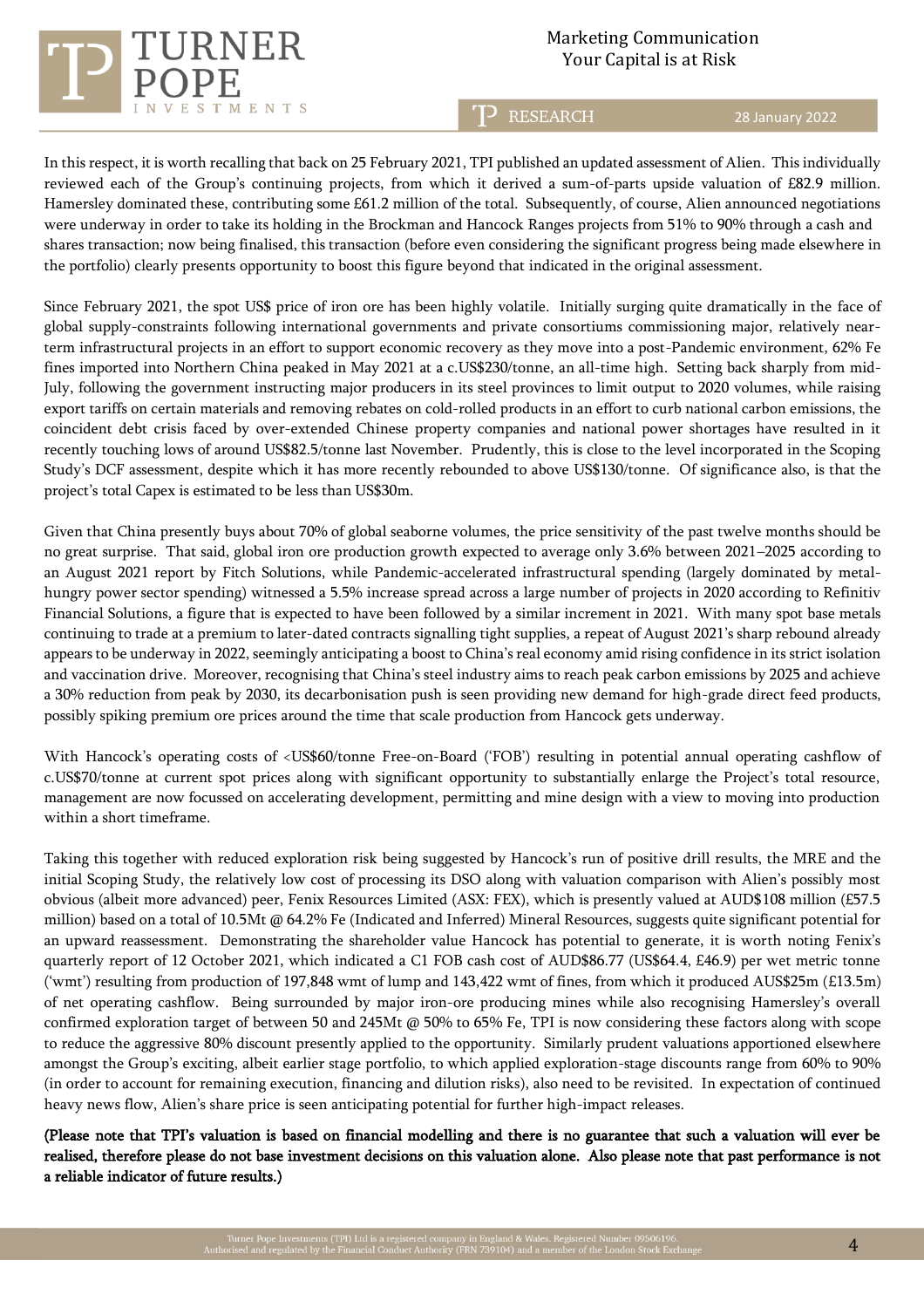

TD RESEARCH

28 January 2022

# THIS DOCUMENT IS NOT FOR PUBLICATION, DISTRIBUTION OR TRANSMISSION INTO THE UNITED STATES OF AMERICA, JAPAN, CANADA OR AUSTRALIA.

## **Conflicts**

This is a non-independent marketing communication under the rules of the Financial Conduct Authority ("FCA"). The analyst who has prepared this report is aware that Turner Pope Investments (TPI) Limited ("TPI") has a relationship with the company covered in this report. Accordingly, the report has not been prepared in accordance with legal requirements designed to promote the independence of investment research and is not subject to any prohibition on dealing by TPI or its clients ahead of the dissemination of investment research.

TPI manages its conflicts in accordance with its conflict management policy. For example, TPI may provide services (including corporate finance advice) where the flow of information is restricted by a Chinese wall. Accordingly, information may be available to TPI that is not reflected in this document. TPI may have acted upon or used research recommendations before they have been published.

## Risk Warnings

Retail clients (as defined by the rules of the FCA) must not rely on this document.

Any opinions expressed in this document are those of TPI's research analyst. Any forecast or valuation given in this document is the theoretical result of a study of a range of possible outcomes and is not a forecast of a likely outcome or share price.

The value of securities, particularly those of smaller companies, can fall as well as rise and may be subject to large and sudden swings. In addition, the level of marketability of smaller company securities may result in significant trading spreads and sometimes may lead to difficulties in opening and/or closing positions. Past performance is not necessarily a guide to future performance and forecasts are not a reliable indicator of future results.

AIM is a market designed primarily for emerging or smaller companies and the rules of this market are less demanding than those of the Official List of the UK Listing Authority; consequently, AIM investments may not be suitable for some investors. Liquidity may be lower and hence some investments may be harder to realise.

## Specific disclaimers

TPI acts as joint broker to Alien Metals Limited ('Alien') which is listed on the AIM Market of the London Stock Exchange ('AIM'). TPI's private and institutional clients may hold, subscribe for or buy or sell Alien's securities.

Opinions and estimates in this document are entirely those of TPI as part of its internal research activity. TPI has no authority whatsoever to make any representation or warranty on behalf of Alien.